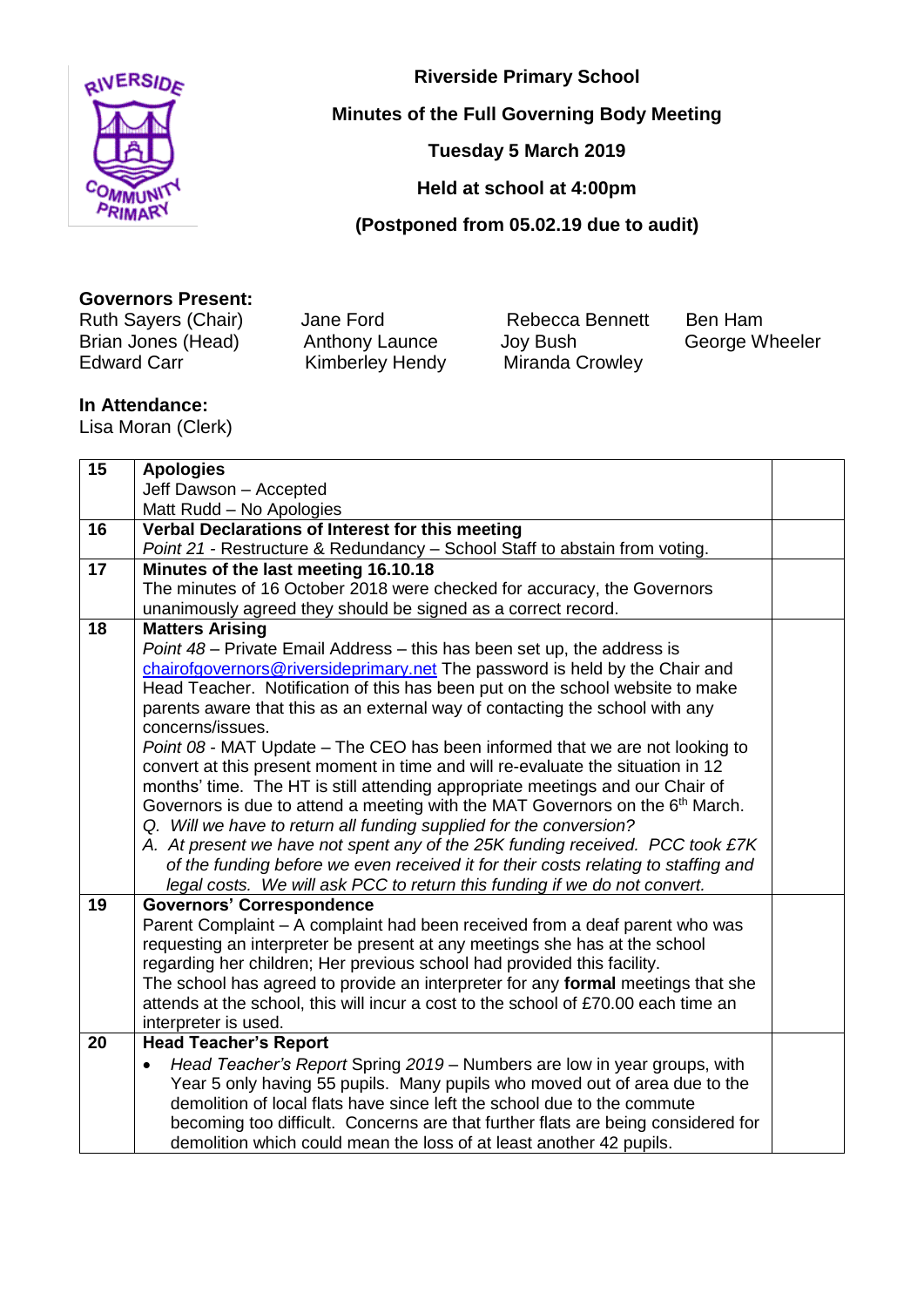|    | Our current PAN is 90 and we have been informed of an intake into                                                                                      |  |
|----|--------------------------------------------------------------------------------------------------------------------------------------------------------|--|
|    | Foundation for September 2019 of 65 pupils, this could increase slightly due to                                                                        |  |
|    | late applications.                                                                                                                                     |  |
|    | Staff - 2 teachers have returned from maternity. 1 teacher has dropped from<br>$\bullet$                                                               |  |
|    | full time to 0.8 until the end of the summer term. This is being covered                                                                               |  |
|    | internally by one of our PPA staff.                                                                                                                    |  |
|    | One of our 3 NQTs has successfully completed her probationary period with                                                                              |  |
|    | us, the other 2 are working well and hitting all targets.                                                                                              |  |
|    | 4 MTAs recently resigned from their posts, one has started maternity leave                                                                             |  |
|    | and one is on long term sick. We advertised for replacements on a temporary                                                                            |  |
|    |                                                                                                                                                        |  |
|    | basis and all posts have been filled.                                                                                                                  |  |
|    | Learners, Parents/Carers and other Stakeholders - We have had lots going<br>$\bullet$                                                                  |  |
|    | on within the school, including visitors to the school and trips to Pennywell                                                                          |  |
|    | Farm.                                                                                                                                                  |  |
|    | Learners & Achievements – Our gifted and talented pupils have held a series<br>$\bullet$                                                               |  |
|    | of events in both school and at other venues. Riverside Rocks, for our young                                                                           |  |
|    | carers, continues to go from strength to strength including a trip to the Theatre                                                                      |  |
|    | Royal to see Matilda.                                                                                                                                  |  |
|    | Personal Development and Well Being of the Learners - We have had one                                                                                  |  |
|    | racist incident in the school that has been appropriately dealt with. We have                                                                          |  |
|    | had no exclusions. The school council have now expanded their role and also<br>run an Eco Group looking at how we as a school can save energy and look |  |
|    | after our planet. They are currently well on their way to achieving their Bronze                                                                       |  |
|    | Eco Award. J Ford, Governor, offered her assistance if needed.                                                                                         |  |
|    | Inset Programme - A full inset programme was circulated for the term.                                                                                  |  |
|    | ٠<br>Governors are always welcome to attend any inset session. The HT has                                                                              |  |
|    | reduced the monitoring programme for the term due to the current                                                                                       |  |
|    | restructuring situation in school; this will be increased again in the Summer                                                                          |  |
|    | Term.                                                                                                                                                  |  |
|    | Leadership and Management - Due to the loss of pupils caused by the<br>$\bullet$                                                                       |  |
|    | redevelopment of flats in Wilkinson Road, our budget has reduced by around                                                                             |  |
|    | £200K. Staff are currently being consulted on the possibility of redundancies                                                                          |  |
|    | and a copy of the consultation document had been circulated. Despite these                                                                             |  |
|    | difficulties it is vital that we continue to focus on the pupils who attend                                                                            |  |
|    | Riverside and continue to offer a first class education at this difficult time.                                                                        |  |
|    | Governors' Visits to School - 46 visits had been made to school between                                                                                |  |
|    | September '18 and January '19, many thanks to all Governors for dedicating                                                                             |  |
|    | this additional time to our pupils. Special mention was made of Becky                                                                                  |  |
|    | Bennett, the Link Governor for Riverside Rocks, who continues to offer first                                                                           |  |
|    | class support to this group.                                                                                                                           |  |
|    | Governor Training - No recent training had been attended. Details of future                                                                            |  |
|    | courses and how to enrol on them were circulated to Governors.                                                                                         |  |
|    | Clerk's Update – A financial audit took place at the school on the $5th$ and $6th$ of                                                                  |  |
|    | February by Devon Audit Partnership. A copy of the final report has been                                                                               |  |
|    | received and the school has been awarded a rating of High Standard, the                                                                                |  |
|    | highest level achievable. Should any governor like to receive a copy of the                                                                            |  |
|    | report, please contact the Clerk who will forward this to you.                                                                                         |  |
| 21 | <b>Update on Restructure &amp; Redundancy Process</b>                                                                                                  |  |
|    | Because of the loss of funding due to falling pupils numbers, cutbacks are having                                                                      |  |
|    | to be made and the school is currently in a consultation period with staff regarding                                                                   |  |
|    | a staff restructure and redundancies. Meetings have taken place with staff and                                                                         |  |
|    | unions and all staff have been actively encouraged to forward any questions                                                                            |  |
|    | regarding the procedure to the HT who will endeavour to answer all appropriately.                                                                      |  |
|    | Concerns were raised that the Governors had not been actively involved in the                                                                          |  |
|    | production of the Consultation Document and some had not been informed that a                                                                          |  |
|    | restructuring process had begun.                                                                                                                       |  |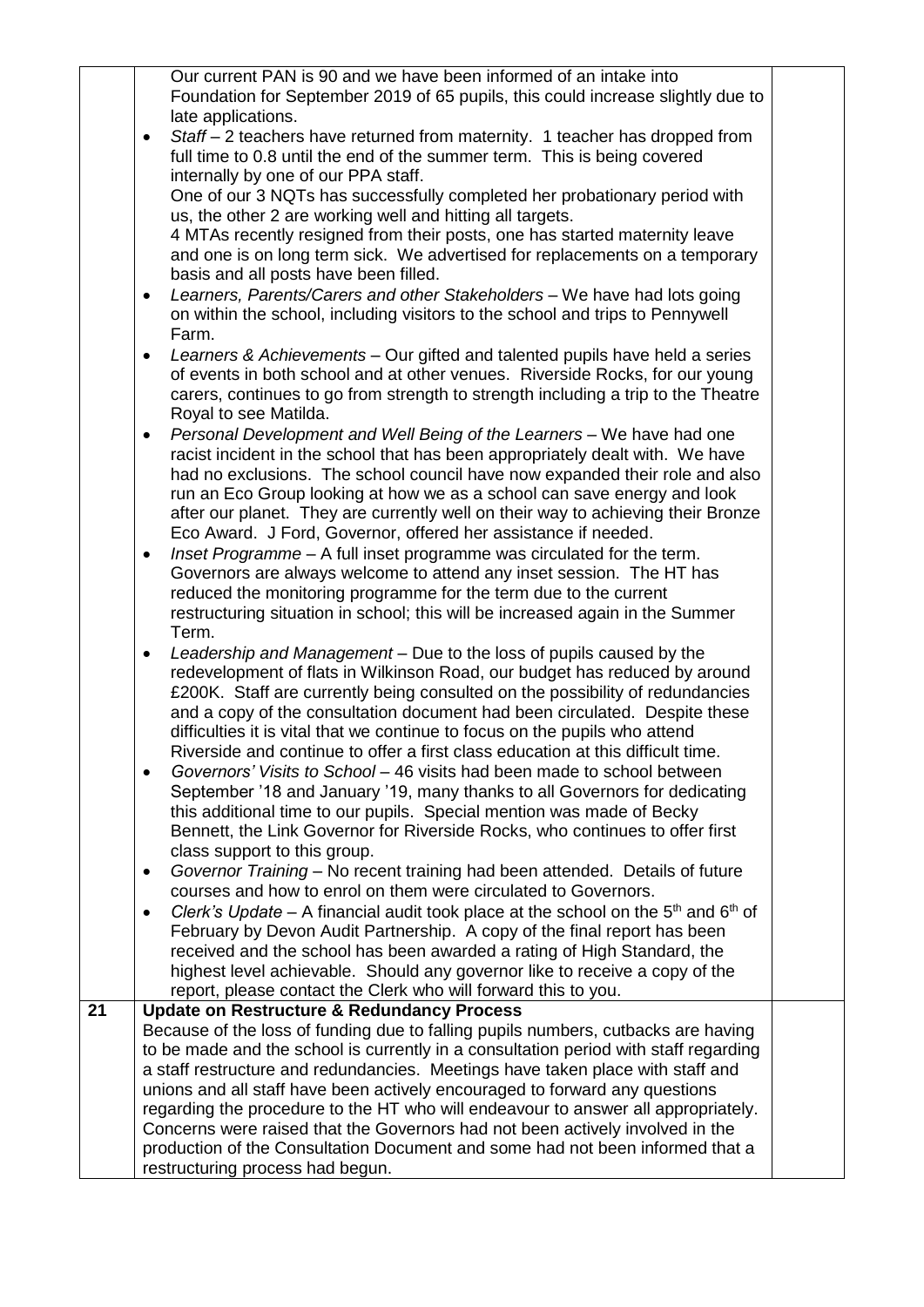The HT informed governors that the document had been produced by working closely with our H.R Department and had been agreed by the Unions. The Personnel Committee had been approached at their last meeting and asked if they would agree to the HT starting the restructuring process and the reasons for it, **the Governors gave the HT approval to begin the consultation process.** All governors have been aware for some time of the forthcoming reduction in our budget and that difficult decisions had and would need to be made. As we are still only in the consultation period the HT had brought questions that had been raised by staff and decisions that would have to be made by Governors to enable the actual process to begin to Full Governors for their agreement. Queries raised for discussion/agreement by Governors were as follows:-

 *Should the school request permission from the LA to run a deficit budget?* As we are predicting a falling role for the next 2 years, it would not be in the interest of the school as the debt would grow and we would not be able to pay it back. PCC would take control of our budget, we would not be able to employ any new members of staff and would not be able to make, without PCC's approval, any expenditure over £100.00.

 **All Governors in favour of not applying for a deficit budget from the LA.** *Should the consultation period be extended?* 

The consultation period had been set with the agreement of the Unions. Lots of questions had been received from staff and the general feeling amongst staff was that they did not want it extending. The question was asked if any staff members had been unable to consult in the time frame allocated, the answer was no. As some Governors had not been involved with the consultation period from the start they were asked if they were happy with the end date, all were happy. HT is to remind staff that they have until 9.00am on the 9<sup>th</sup> March to submit any further questions.

**5 Governors agreed period should not be extended, 2 Abstained.**

 *Should the Voluntary Redundancy Package by enhanced?* Governors were asked if they would be willing to enhance the voluntary redundancy package by either a fixed amount or a %. As an example, if it was to be enhanced by 50% it would increase costs by approximately £23K, if by a fixed amount of £5K costs would increase by approximately £50K. It is hoped that an enhanced package would be more attractive to staff and would negate the need for compulsory redundancies and reduce pressure on staff with regards to interviews etc. This enhancement would **not** apply to any compulsory redundancies that had to be made. If too many voluntary applications were received, a criteria would have to be produced to allocate redundancy accordingly

**All Governors were in favour of applying a £5K enhancement to all voluntary redundancies. It was agreed it would not apply to compulsory.** 

 *Should the end date for Voluntary Redundancy be before the application date?* 

This would mean that no applications would have to be completed if enough voluntary applications were received beforehand.

## **All Governors agreed that Voluntary Applications should be received before applications were required.**

 *How many people should sit on the interview panels?* As 3 people would carry out normal interviews, it was agreed that the HT and 2 other governors should carry out teacher and support staff interviews. The same 3 people would need to carry out interviews for all staff members. The HT will forward all dates and ask Governors to let him know if they can assist on any dates given. Governors asked that interviews are carried out very informally and cause all staff as little stress as possible.

**BJ**

It is possible that an appeal panel may also need to be available,

**All Governors agreed to an interview panel of 3.**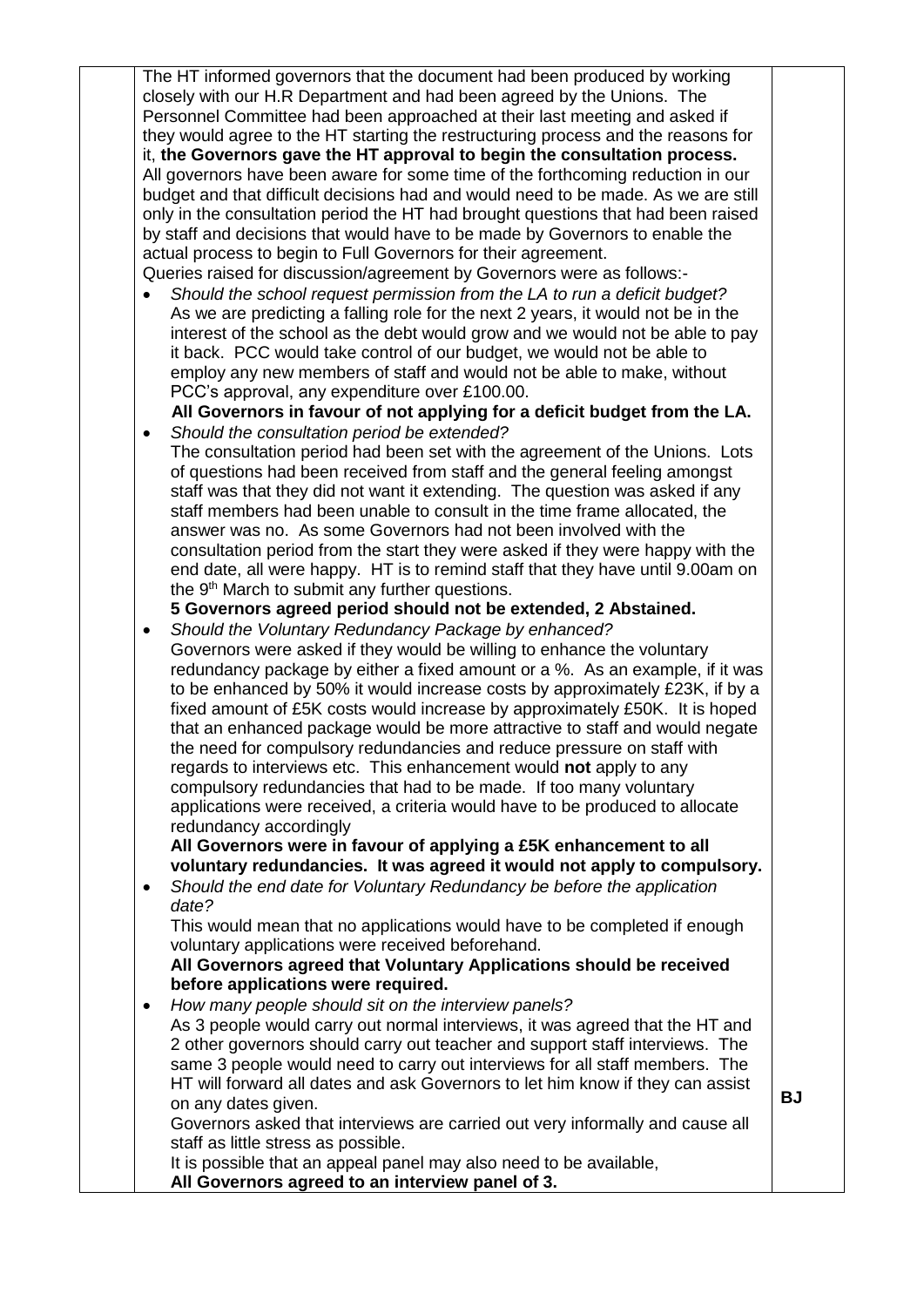|    | Should the school offer staff time to complete their applications?<br>It was proposed that support staff were given 2 afternoons and teachers 2<br>inset dates to complete their application forms. It was asked if additional<br>support could be given by the job centre to help people, but they had been<br>approached and would not attend until people had been made redundant.<br>The question was raised as to the application form being made easier for staff<br>to complete, i.e. tick boxes. The tick box system had not been used as it was<br>felt it was not a fair system for all, as some could "lose points" due to<br>qualifications etc., and it would not be a true reflection of people's commitment<br>and contribution to the pupils of the school. It was asked that this be<br>explained to all staff.<br>All Governors agreed to additional time being given to staff to complete<br>their application forms.<br>Should we market Riverside School?<br>$\bullet$<br>How would we do this? Costs would be involved for most things that could be<br>done and it would not help our present situation. Our catchment area makes it<br>difficult for us as people that do not live in the area do not tend to travel here<br>for school. If we are doing anything good at the school we should make sure<br>we contact local press and let them know.<br>All Governors agreed we can do no more at the present time to market<br>our school.<br>Can a date of the $20th$ July be set for confirmation of Redundancy?<br>$\bullet$<br>This would ensure that should a member of staff hand in their notice after this<br>date meaning a position became vacant at the school, we could not rescind a<br>staff members request for voluntary redundancy. All staff would be employed<br>and paid by the school up until the 31 <sup>st</sup> August 2019.<br>All Governors agreed to the date of 20th July 2019.<br>Should Governors remove the 100% attendance Governors Day award?<br>$\bullet$<br>A Union staff member had said they felt the award discriminated against<br>women and disabled people who may not be able to achieve 100%<br>attendance. Governors did not believe this was the case, and that in the<br>current climate, this goodwill gesture available to all staff was very much<br>needed.<br>All Governors agreed to continue with the practice of Governors Days<br>for 100% staff attendance.<br>Do Governors agree with the "slotted in" roles as recommended in the<br>consultation?<br>Some roles within the school are specialised and imperative to maintaining<br>standards within the school. The management structure of the staff has been<br>looked at very closely and all relevant staff spoken to with regards to<br>maintaining or reducing these roles. The Deputy Head role has been reduced<br>by 0.4 FTE and the Team Leaders management time reduced by 0.3FTE.<br>The Deputy Head's role has been temporarily extended for one year, when if<br>required she will return to a fulltime team leader role.<br>There will be no reduction in part-time workers hours, but hours and days<br>worked may need to be changed to accommodate posts available. It was<br>asked if there was scope for fulltime staff members to reduce their hours, the<br>answer was yes. Job shares are available, i.e. 2 x 0.5FTE teachers could<br>become 1 fulltime teacher post.<br>All Governors agreed with slotted in roles as recommended in the | <b>BJ</b> |
|----|----------------------------------------------------------------------------------------------------------------------------------------------------------------------------------------------------------------------------------------------------------------------------------------------------------------------------------------------------------------------------------------------------------------------------------------------------------------------------------------------------------------------------------------------------------------------------------------------------------------------------------------------------------------------------------------------------------------------------------------------------------------------------------------------------------------------------------------------------------------------------------------------------------------------------------------------------------------------------------------------------------------------------------------------------------------------------------------------------------------------------------------------------------------------------------------------------------------------------------------------------------------------------------------------------------------------------------------------------------------------------------------------------------------------------------------------------------------------------------------------------------------------------------------------------------------------------------------------------------------------------------------------------------------------------------------------------------------------------------------------------------------------------------------------------------------------------------------------------------------------------------------------------------------------------------------------------------------------------------------------------------------------------------------------------------------------------------------------------------------------------------------------------------------------------------------------------------------------------------------------------------------------------------------------------------------------------------------------------------------------------------------------------------------------------------------------------------------------------------------------------------------------------------------------------------------------------------------------------------------------------------------------------------------------------------------------------------------------------------------------------------------------------------------------------------------------------------------------------------------------------------------------------------------------------------------------------------------------------------------------------------------------------------------------------------------------------------------------------------------------------------------------------------------------------------------------------------------------------------------------------------------------------------------------------------------------------------------------------------------------------------------------------------------------------------------------------------------------------------------------------------|-----------|
|    | consultation documentation.                                                                                                                                                                                                                                                                                                                                                                                                                                                                                                                                                                                                                                                                                                                                                                                                                                                                                                                                                                                                                                                                                                                                                                                                                                                                                                                                                                                                                                                                                                                                                                                                                                                                                                                                                                                                                                                                                                                                                                                                                                                                                                                                                                                                                                                                                                                                                                                                                                                                                                                                                                                                                                                                                                                                                                                                                                                                                                                                                                                                                                                                                                                                                                                                                                                                                                                                                                                                                                                                              |           |
| 22 | <b>Policies</b>                                                                                                                                                                                                                                                                                                                                                                                                                                                                                                                                                                                                                                                                                                                                                                                                                                                                                                                                                                                                                                                                                                                                                                                                                                                                                                                                                                                                                                                                                                                                                                                                                                                                                                                                                                                                                                                                                                                                                                                                                                                                                                                                                                                                                                                                                                                                                                                                                                                                                                                                                                                                                                                                                                                                                                                                                                                                                                                                                                                                                                                                                                                                                                                                                                                                                                                                                                                                                                                                                          |           |
|    | Prevent (No Change) Approved                                                                                                                                                                                                                                                                                                                                                                                                                                                                                                                                                                                                                                                                                                                                                                                                                                                                                                                                                                                                                                                                                                                                                                                                                                                                                                                                                                                                                                                                                                                                                                                                                                                                                                                                                                                                                                                                                                                                                                                                                                                                                                                                                                                                                                                                                                                                                                                                                                                                                                                                                                                                                                                                                                                                                                                                                                                                                                                                                                                                                                                                                                                                                                                                                                                                                                                                                                                                                                                                             |           |
|    | E-Safety (No Change) Approved                                                                                                                                                                                                                                                                                                                                                                                                                                                                                                                                                                                                                                                                                                                                                                                                                                                                                                                                                                                                                                                                                                                                                                                                                                                                                                                                                                                                                                                                                                                                                                                                                                                                                                                                                                                                                                                                                                                                                                                                                                                                                                                                                                                                                                                                                                                                                                                                                                                                                                                                                                                                                                                                                                                                                                                                                                                                                                                                                                                                                                                                                                                                                                                                                                                                                                                                                                                                                                                                            |           |
|    | Freedom Of Information (No Change) Approved<br>٠                                                                                                                                                                                                                                                                                                                                                                                                                                                                                                                                                                                                                                                                                                                                                                                                                                                                                                                                                                                                                                                                                                                                                                                                                                                                                                                                                                                                                                                                                                                                                                                                                                                                                                                                                                                                                                                                                                                                                                                                                                                                                                                                                                                                                                                                                                                                                                                                                                                                                                                                                                                                                                                                                                                                                                                                                                                                                                                                                                                                                                                                                                                                                                                                                                                                                                                                                                                                                                                         |           |
|    | Complaints (Updated as per DfE Recommendations) Approved                                                                                                                                                                                                                                                                                                                                                                                                                                                                                                                                                                                                                                                                                                                                                                                                                                                                                                                                                                                                                                                                                                                                                                                                                                                                                                                                                                                                                                                                                                                                                                                                                                                                                                                                                                                                                                                                                                                                                                                                                                                                                                                                                                                                                                                                                                                                                                                                                                                                                                                                                                                                                                                                                                                                                                                                                                                                                                                                                                                                                                                                                                                                                                                                                                                                                                                                                                                                                                                 |           |